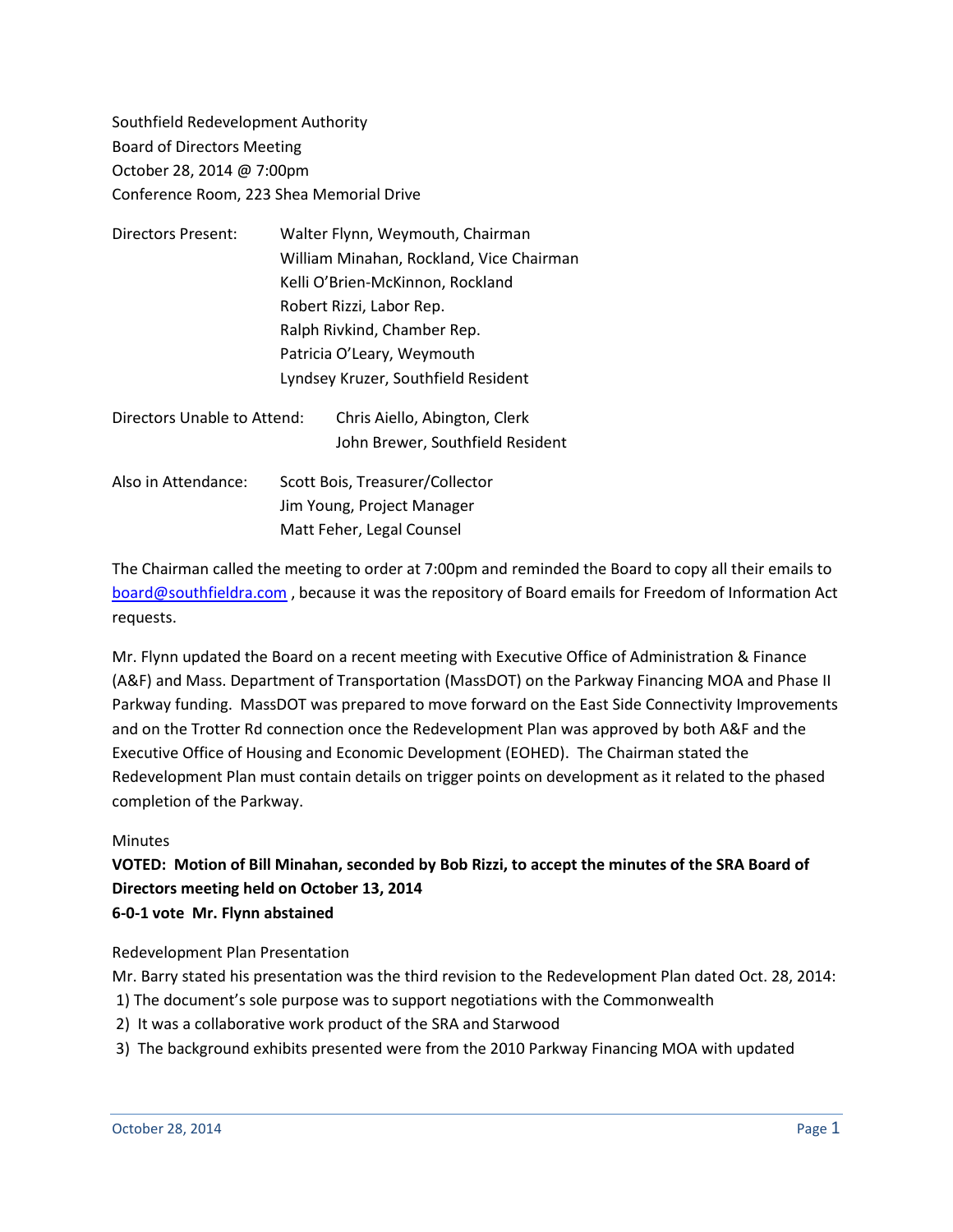financial data

4) The presentation was neither a master plan exercise, nor a statement of Starwood's vision for the project.

5) Revising the Parkway MOA and completing Phase 2/East-Side Connectivity Improvements were prerequisites to the continuation of development at Southfield

Total investment to date by LNR/Starwood was \$97M. Until it was known for certain what the parkway alignment would look like, the highest and best use of the property was unknown and there would be no additional land sales. There were potential land sales in Q2 2015 after Phase II Parkway was completed, 412 residential units were currently constructed with an additional 553 units to be built from 2015-2018, full build-out projection included 2,855 residential units, 900,000SF commercial space, and recreational amenities per Starwood's agreements with the Towns.

Building demolition would take place 2016-2023 at a total cost of \$24M. Ms. Kruzer was informed that the shaded areas on the Demolition Plan represented areas already demolished for the Parkway and Memorial Grove Avenue, and an area to be demolished to build 200 Transit Village Condos. MWRA Water Direct Connection would entail six (6) miles of pipe; substantive discussions were ongoing with the Mayor of Weymouth on alternative routing options.

The annual growth rate assumptions were calculated out to FY25 and came from the existing Parkway Financing MOA, as directed by A&F. Cumulative and taxable value on 2,855 residential units totaled just over \$1B. Starwood would be updating the Redevelopment Plan to include growth rates out to FY40.

The Commercial Market Analysis was a 2-phased program, New Net Revenue would be calculated from core value when the building was completed, and from fit-out value when spaces are leased. Commercial fit-out would start in FY18 (assuming Phase II Parkway is delivered in FY18). Mr. Barry stated that typically commercial development activity begins 3-5 years in advance of occupancy, first site selection, design, land sale and then construction. The 900,000SF of commercial space would have an assessed value of \$250M. Retail prospects typically want traffic numbers proven out (based on actual traffic counts) in order to consider a site location.

Key traffic improvements included Rte. 18 widening, the Parkway connection to Rte.18 in Weymouth and the Parkway connection to Rte. 3 (via Hingham Street) in Rockland. Phase II Parkway included the Rte. 18 connection and east side connectivity improvements on Reservoir Park Drive and Hingham Street.

Mr. Barry reviewed new net revenue calculations on development, employee/income projections and commercial occupancy rate, noted that retail, hospital and office medical were the easiest potential commercial development, and identified the following needs to address why commercial development has not commenced: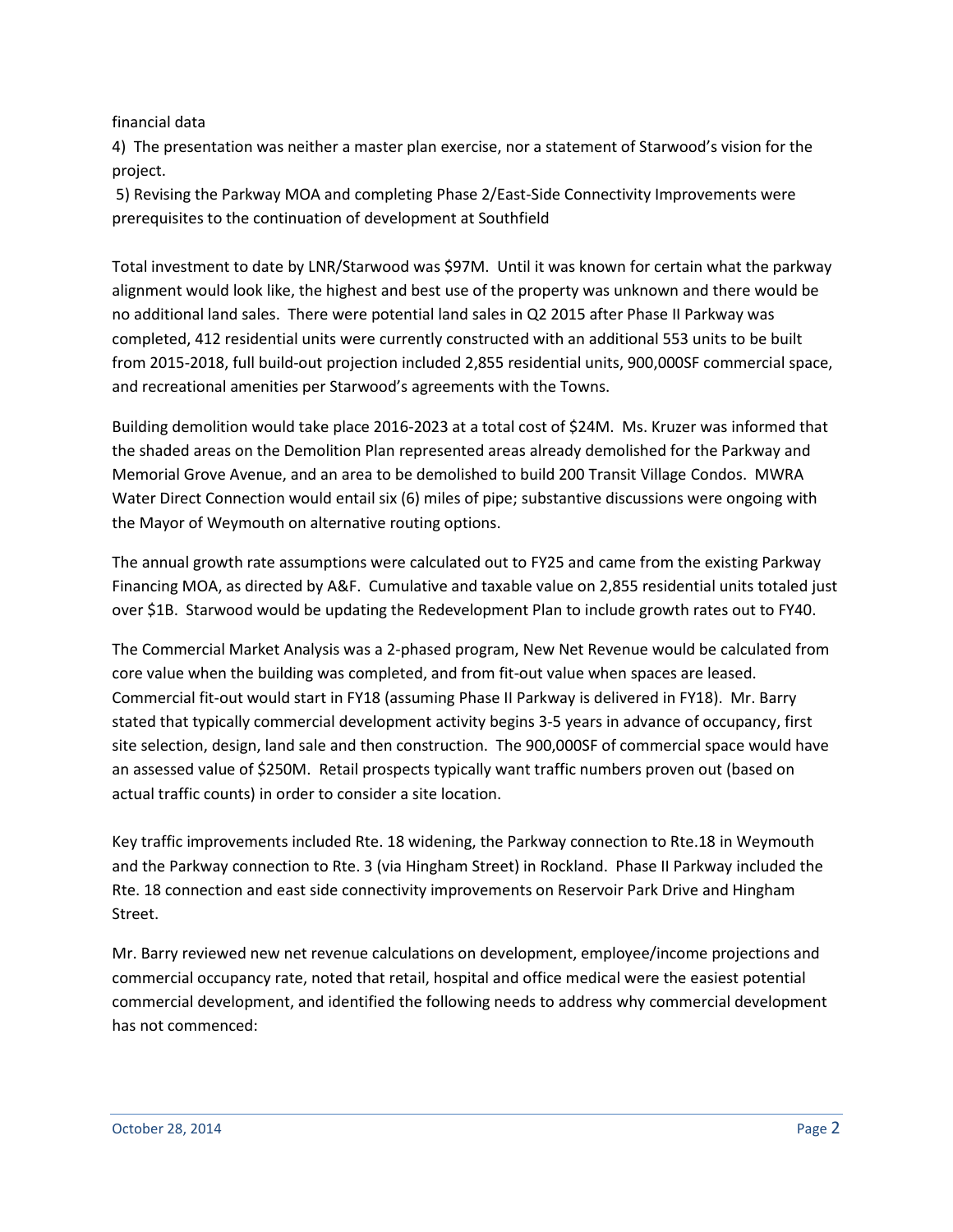- 1) Unfinished parkway/inadequate traffic flow
- 2) High utility rates, especially water rates
- 3) Uncertain/unstable tax rates

Mr. Barry noted that the following changes to the Redevelopment Plan were pending:

1) To re-calculate Net New Factor Credits through discussions with DOR

2) To conduct a performance based traffic analysis on the Phase II Parkway segments and identify impacts to the development/absorption schedule and the infrastructure schedule 3) To extend all data in the Economic Benefit Analysis out through the term of the Parkway Bond (FY40)

Mr. Minahan was informed that construction would be two (2) years minimum, that the parkway construction had two (2) phases; and that other than Phase II Parkway there was nothing to stop LNR/Starwood from selling land.

Ms. Kruzer was informed that commercial land sale commitments depended on the entity and the commitment. There would be a mix of simultaneous and deferred development. A retail developer would want Parkway traffic proved out over a 45 day period.

Mr. Rivkind was informed that the State reallocates 2 points from sales tax to fund school building and MBTA.

Ms. O'Brien-McKinnon was informed the State was prepared to discuss the Parkway connection to Rte. 18, but not at \$40M, the fly-over was not included in their proposal.

## A&F Update

Mr. Feher stated the Trustee Certificate and Tax Plan were delivered and approved by A&F and DOR. The Chairman noted that several meetings and conference calls occurred with A&F, DOR, EOHED and MassDOT. All agencies were anxious to receive the redrafted Redevelopment Plan, in order to consider amendments to the Parkway Financing MOA and financial commitment to Phase II Parkway.

The Redevelopment Plan was an SRA deliverable that had to go forward with assistance from LNR/Starwood. If satisfactory, a quick determination was anticipated from A&F on funding and MOA amendments.

The Chairman acknowledged that the Redevelopment Plan needed more work in order to be approved by the Board, that it should be submitted to A&F within two (2) weeks, and that all State Agencies were comporting in a way to make this happen when the proper details were in place. Once this was accomplished the Board would begin SRA Budget deliberations. The Chairman noted that the DDA was still a work in progress.

## Public Comment

Ms. Parsons, Rockland, noted that the Director's meeting would be telecast on WRPS, that east side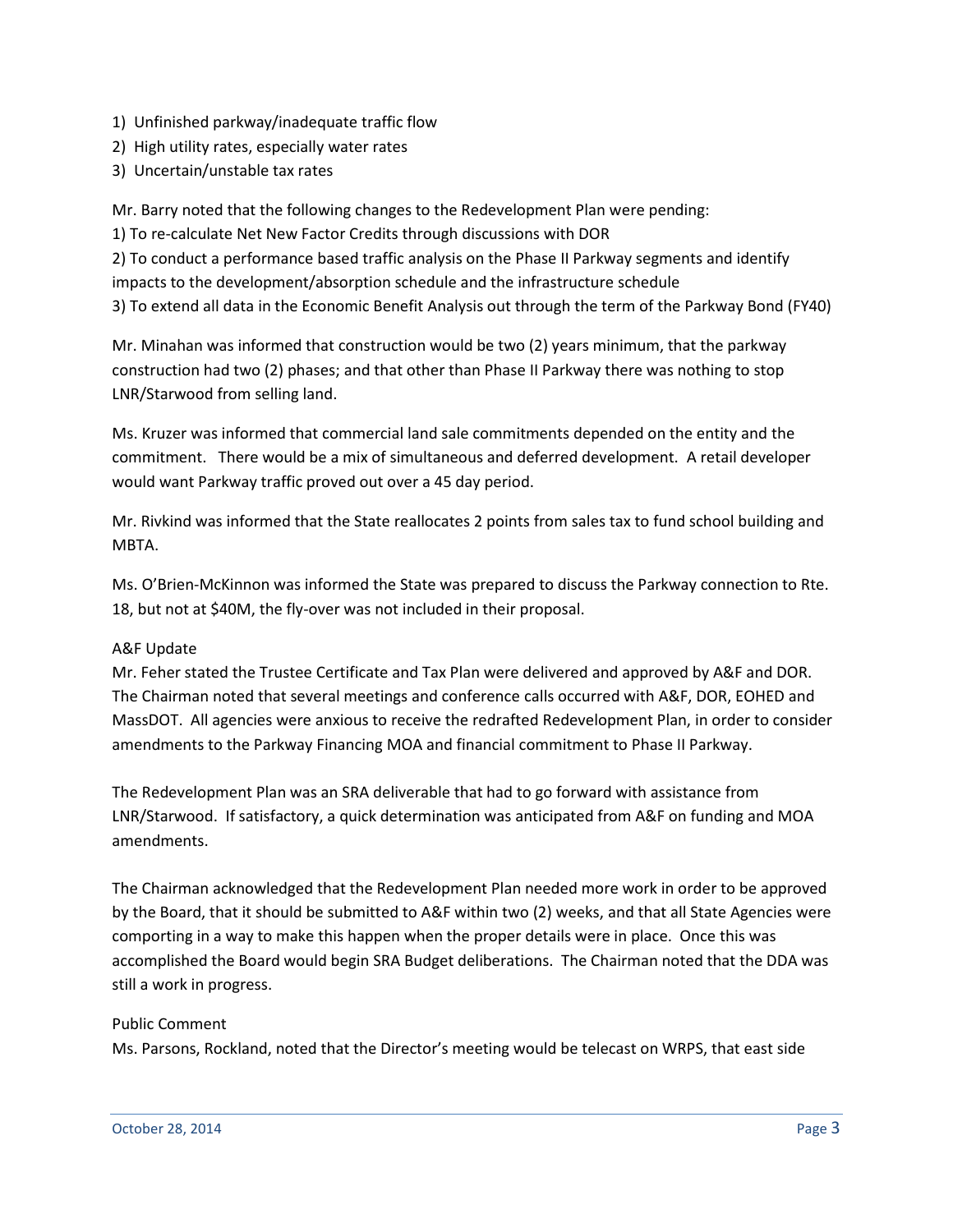connectivity improvements were supposed to be in place right now (per the FEIR), and that one graphic in the Redevelopment Plan did not property account for the number of houses that could be located within Abington and Rockland town boundaries.

Mayor Kay, Weymouth, emphasized the importance of creating a supplemental budget as soon as possible because DOR may look at all four (4) tax rates together, and it was critical to prevent tax revenue flow from being held up until May 2015.

Mr. Kimball, Rockland, noted that the Redevelopment Plan timing was critical with pending changes in State Administration and approaching holidays, and voiced concern that Southfield was being held to a higher standard of development, while in competition to bring in commercial buyers. He was informed that it was unlikely that the State would give funding leeway to this project, as was done for the Ft. Devens project. Some discussion ensued on the difference between the development projects in SWNAS and Ft. Devens.

Mr. Galluzzo, Weymouth, was informed that a total of 966 units of housing would be constructed in Weymouth, in Phase 1.

Topics Not Reasonably Anticipated in Advance of the Meeting Mr. Flynn asked the Chairman of the Advisory Board for an update on their meeting. Ms. Karlberg reported the following Advisory Board actions:

- 1) To set Director annual salary at \$6,250
- 2) To make the Advisory Board available to the Directors to work on any financial matter, if needed
- 3) To send the FY14 Annual Report back to the Directors for feedback, as it was too negative a message.

Ms. Karlberg asked the Chairman to contact her directly if the Advisory Board was asked to participate on financial matters. Mr. Flynn agreed that contact should be exclusively between the two Chairmen, and indicated that the FY14 Annual Report was factually correct and that the Board of Directors would have no comment. Ms. Karlberg asked that the Advisory Board receive next year's annual report before it was published in town records.

Ms. O'Leary asked that the SRA Website segregate SSTTDC documents from the SRA documents; and for access to the building. Discussion ensued on Directors signing warrants after office hours and building security procedures. Ms. O'Leary was informed that the Chairman was still reviewing the legal requirements for formalizing subcommittees.

Mr. Rizzi was informed that the Chairman was the spokesperson for the Board of Directors, but that did not preclude other Directors from speaking personally pertaining to their role on the Board.

Discussion ensued on future meetings. It was noted that Weymouth and Rockland both met on the first and third Mondays; Abington met on second and fourth Mondays. The Chairman indicated that the Board would eventually settle down to meeting every other week.